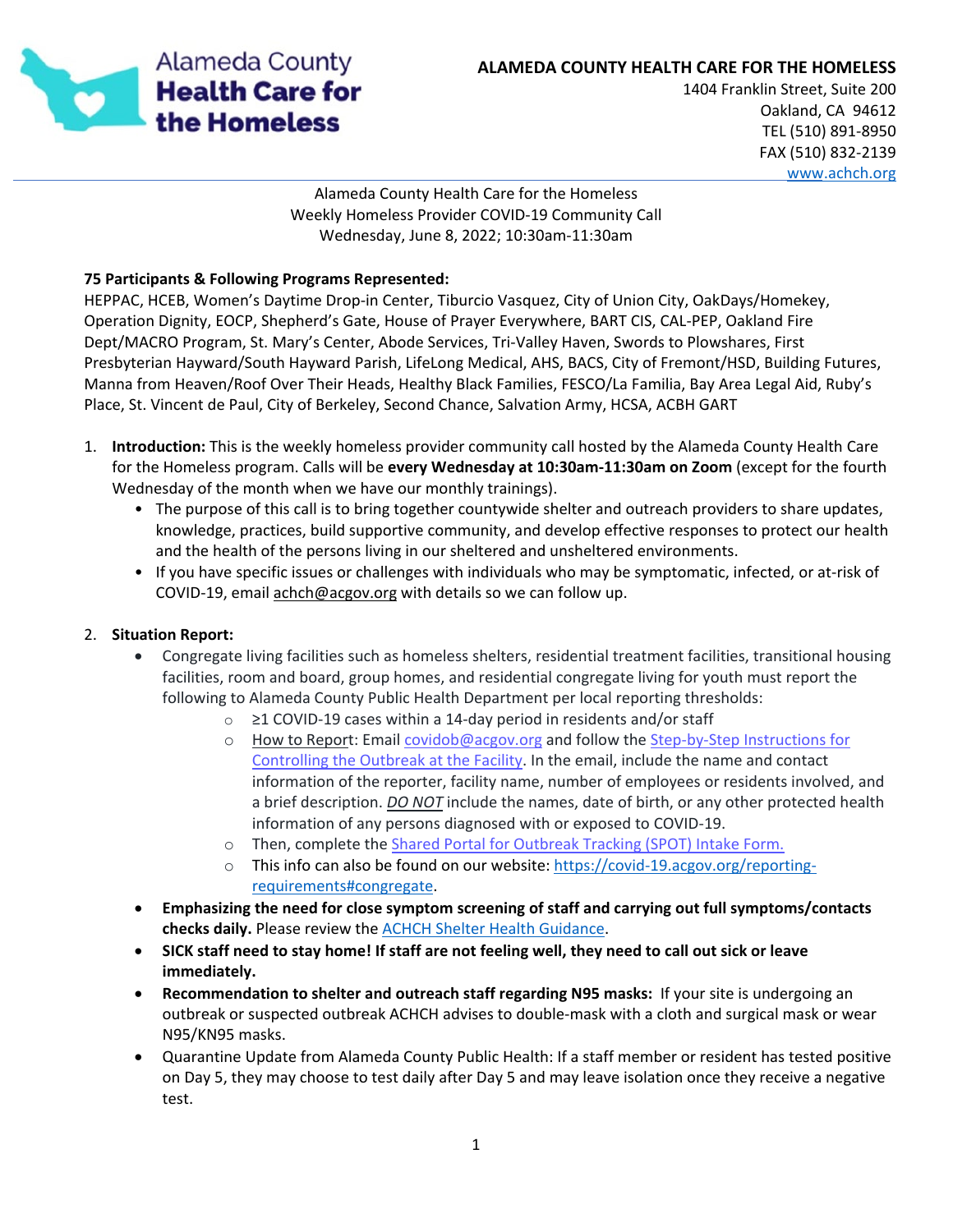• *"For the safety of staff and shelter guests, we continue to recommend reduced occupancy and physical distancing. Distancing is a recommendation, but not a mandate and providers may, at their discretion, decide on measures appropriate to their specific sites." ~Dr. Moss, ACPHD*

# • **What is a Positive Case?**

A frequent source of confusion is how we know if someone has COVID-19, and when they are safe to return to the site or return to work. The guidance has been very confusing. We suggest people think of it in these simple terms:

- o A positive test OR symptoms should be treated as a positive COVID case.
- $\circ$  A positive rapid test is almost certain to be correct. But a negative rapid test may not be. That's why we consider symptoms to be the same as a positive test.
- $\circ$  10 days after symptoms start OR 10 days after your first positive test, you are no longer contagious. It does not matter what your test results say after 10 days - you are not contagious anymore.
- $\circ$  The most common symptoms of COVID-19 are fever, cough, tiredness. Other signs are sore throat, diarrhea, breathing problems, eye problems, headache, loss of taste or smell, rash. If someone newly has any of these symptoms, consider them to have COVID-19. You do not need to administer a rapid test, and it may give you a false sense of safety to do so.
- o Well-fitting masks and vaccination are still the best protection we have against this virus. Masks must be worn at all times indoors by residents and staff unless sleeping or eating. During outbreaks and surges, we recommend N95 masks be worn by all residents and staff while indoors. **Masks save lives**. Reach out if we can help with access to good quality masks.

| <b>Vaccination</b> | <b>Up-to-Date</b>                                                                                                                                                                                            | Not Up-to-Date                                                                                                                                                                | <b>Unvaccinated or partially</b>                                                                                               |  |
|--------------------|--------------------------------------------------------------------------------------------------------------------------------------------------------------------------------------------------------------|-------------------------------------------------------------------------------------------------------------------------------------------------------------------------------|--------------------------------------------------------------------------------------------------------------------------------|--|
| status             | <b>Fully vaccinated AND</b>                                                                                                                                                                                  | Fully vaccinated, eligible for                                                                                                                                                | vaccinated                                                                                                                     |  |
|                    | BOOSTED (or not yet                                                                                                                                                                                          | a booster, but has NOT                                                                                                                                                        | Has not completed a primary                                                                                                    |  |
|                    | booster eligible)                                                                                                                                                                                            | been boosted                                                                                                                                                                  | vaccine series                                                                                                                 |  |
|                    | ALL residents are recommended to quarantine for 10 days, regardless of vaccination status.<br>Residents DO NOT need to stay away from other places such as work, school, and public<br>settings for >5 days. |                                                                                                                                                                               |                                                                                                                                |  |
|                    | No quarantine required if:<br>$\circ$ Negative test on Day 5<br>$\circ$ No symptoms                                                                                                                          | <b>TEST OPTION:</b><br>Quarantine can end on Day 6<br>IF:<br>$\circ$ Negative test on Day 5                                                                                   | <b>TEST OPTION:</b><br>Quarantine can end on Day 6<br>IF:<br>$\circ$ Negative test on Day 5                                    |  |
|                    | Residents do not need to<br>stay away from other<br>places such as work,                                                                                                                                     | <b>AND</b><br>$\circ$ No symptoms                                                                                                                                             | <b>AND</b><br>$\circ$ No symptoms                                                                                              |  |
| <b>Residents</b>   | school, and public settings.                                                                                                                                                                                 | NO TEST OPTION<br>Quarantine can end after Day<br>10 if they have no symptoms                                                                                                 | NO TEST OPTION<br>Quarantine can end after Day<br>10 if they have no symptoms                                                  |  |
|                    |                                                                                                                                                                                                              | <b>Work Restrictions:</b><br>These residents can work<br>through quarantine IF:<br>o Negative test day 3-5<br>(watched by employer or<br>video review)<br>$\circ$ No symptoms | <b>Work Restrictions:</b><br>These residents must stay<br>away from work, school, and<br>public settings during<br>quarantine. |  |
| <b>Staff</b>       | All staff have the option to stay away from the facility for 10 days, regardless of vaccination<br>status.                                                                                                   |                                                                                                                                                                               |                                                                                                                                |  |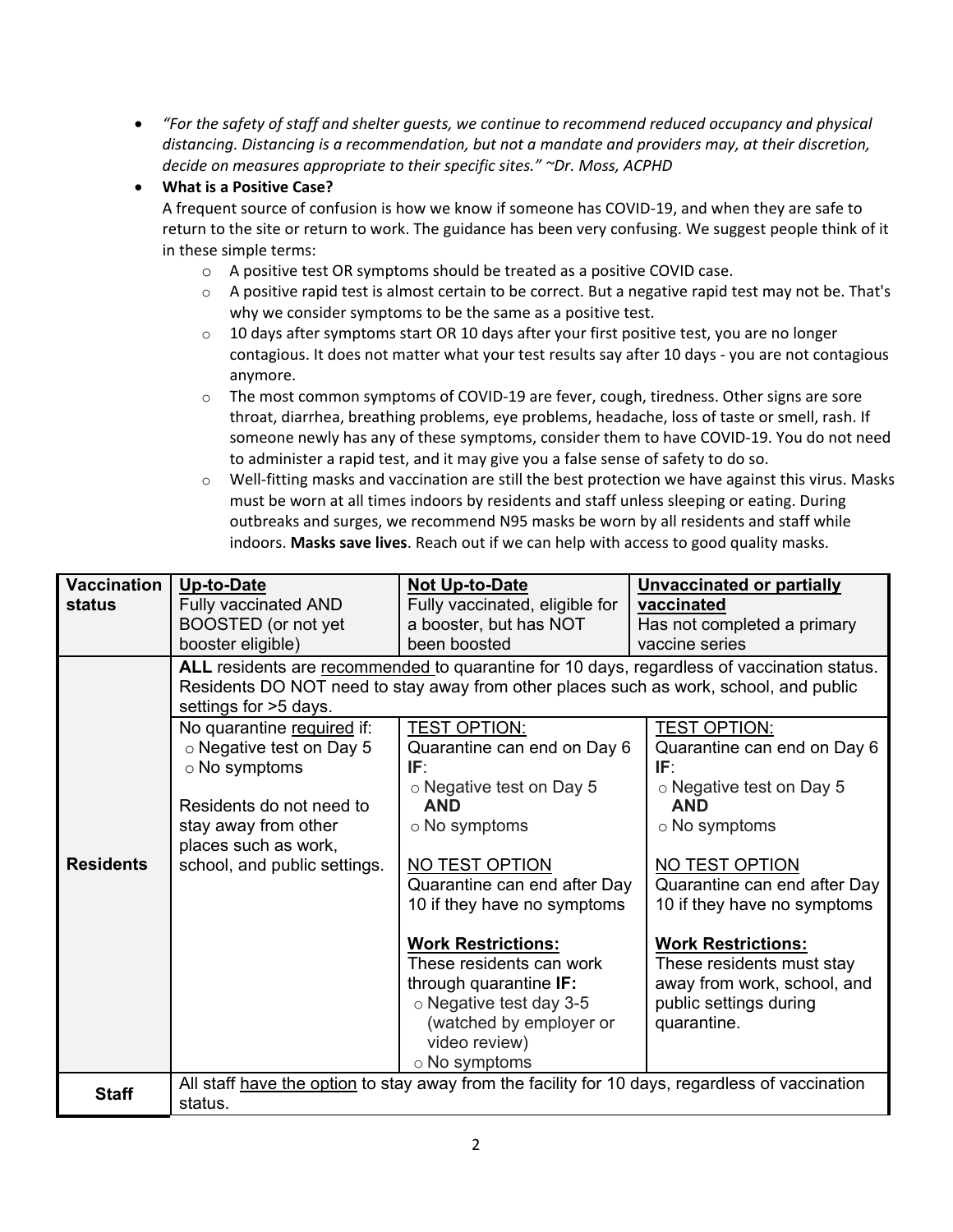| No quarantine required if:<br>o Negative test on Day 5<br>$\circ$ No symptoms | <b>TEST OPTION:</b><br>Quarantine can end on Day 6<br>IF:<br>$\circ$ Negative test on Day 5<br><b>AND</b><br>○ No symptoms                                                        | <b>TEST OPTION:</b><br>Quarantine can end on Day 6<br>IF:<br>○ Negative test on Day 5<br><b>AND</b><br>$\circ$ No symptoms |
|-------------------------------------------------------------------------------|-----------------------------------------------------------------------------------------------------------------------------------------------------------------------------------|----------------------------------------------------------------------------------------------------------------------------|
|                                                                               | NO TEST OPTION<br>Quarantine can end after Day<br>10 if they have no symptoms                                                                                                     | NO TEST OPTION<br>Quarantine can end after Day<br>10 if they have no symptoms                                              |
| <b>Work Restrictions:</b><br>No work restrictions                             | <b>Work Restrictions:</b><br>These staff members can<br>work through quarantine IF:<br>o Negative test day 3-5<br>(watched by employer or<br>video review)<br>$\circ$ No symptoms | <b>Work Restrictions:</b><br>These staff members must<br>stay out of work during<br>quarantine                             |

ACHCH & Alameda County COVID-19 Stats:

- o Countywide totals as of 06/08/2022: Cases: 292,116; Deaths: 1,894
- o ACHCH: Active Outbreaks: 10 shelter sites; 1 street site
- Chec[k Alameda County Public Health website](https://covid-19.acgov.org/testing.page) for testing sites
- [MyTurn](https://myturn.ca.gov/) for COVID-19 vaccination information and to register
- Visit [East Bay Getting to Zero](https://www.ebgtz.org/) for weekly updates/information on COVID-19
- Vaccinations: call (510) 208-4VAX; No documentation or identification is needed; people can self-verify (self-attest) address and in identifying themselves. Visit our [website](https://www.achch.org/vaccine-guidance.html) for vaccine guidance and resources
- [CDC COVID-19 Vaccine Booster Shots](https://www.cdc.gov/coronavirus/2019-ncov/vaccines/booster-shot.html)
- Alameda County Public Health:
	- o [Vaccine Guidance & Resources](https://covid-19.acgov.org/vaccines)
	- o [Vaccine FAQs](https://covid-19.acgov.org/vaccines-faq#booster)
	- o [COVID-19 Vaccine Booster Q&A](https://www.cdph.ca.gov/Programs/CID/DCDC/Pages/COVID-19/Vaccine-Booster-QA.aspx)

## **Kari Jennings-Parriott, Alameda County Health Care for the Homeless**

- Frontline Workers Counseling Project; [fwcp.org](file://HCSA-S5/HCHP$/COVID-19%20RESPONSE%202020/COVID%20COMMUNITY%20CALLS/2022%20Call%20Notes/2.%20February%20Call%20Notes%202022/fwcp.org)
- Please contact Kari at [kari.jenningsparriot@acgov.org](mailto:kari.jenningsparriot@acgov.org) for more information. ACHCH is administering vaccine booster doses at all community care vaccination sites.
- Monthly provider training: *Best Practices in Responding to Mental Health Scenarios* on June 22<sup>nd</sup> from 9am-11am with presenter Vo Vo. A calendar invite with the Zoom link information has been sent out to everyone. Reminder emails will be sent between now and June 22<sup>nd</sup>. Please contact [kathryn.barron@acgov.org](mailto:kathryn.barron@acgov.org) with any questions or if you need additional information.

## **Mini Swift, AHS**

- COVID-19 test and treatment process is set up; AHS can deliver medicine to patients
- Providing vaccinations
- 20 COVID-19 patients
- Testing rates are up; underrepresented because of at-home testing